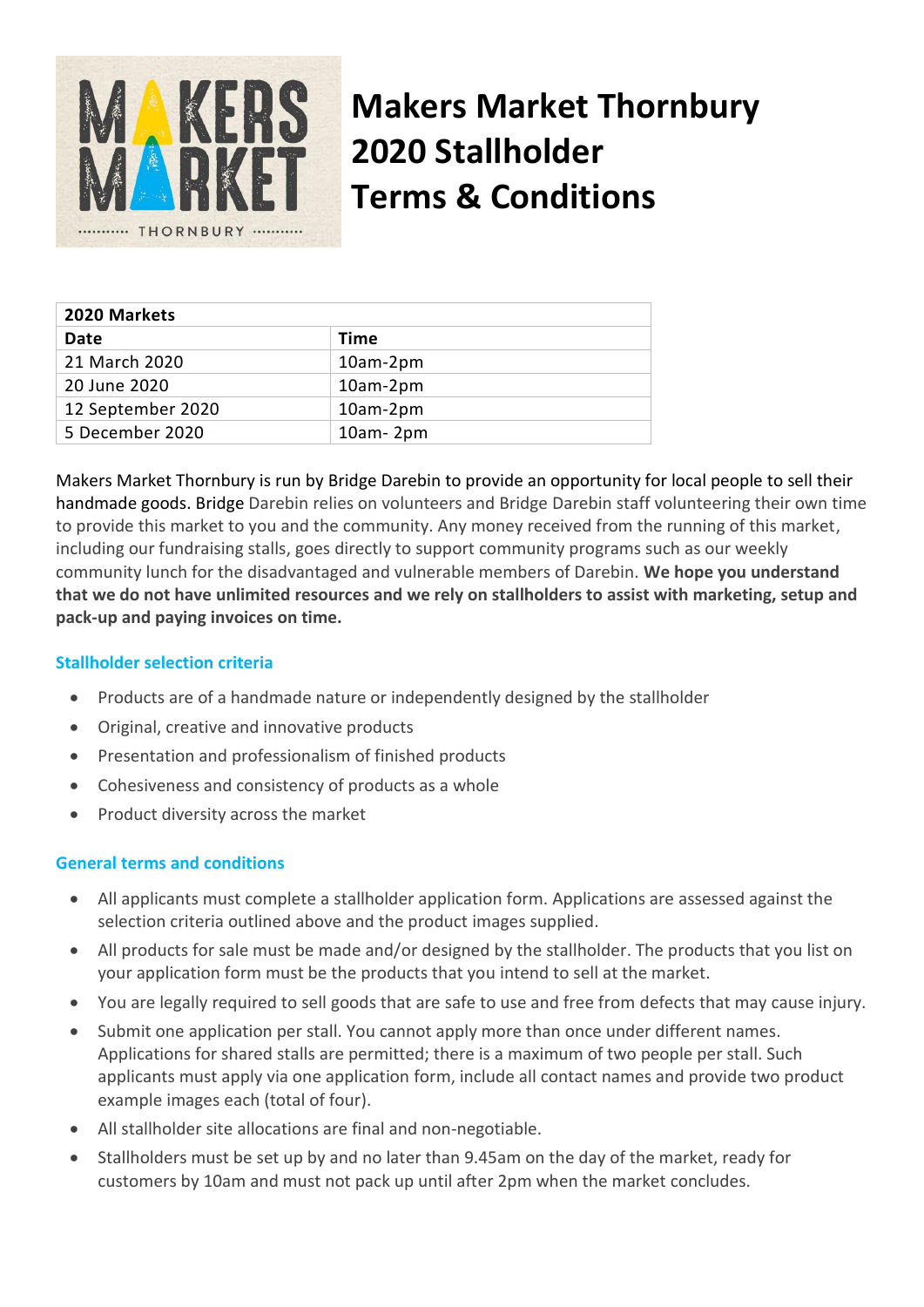- Stallholders are responsible for bringing their own display materials, including table covering and clothes racks, and setting up their own stalls. Stallholders' display, goods and setup must remain within their allocated area.
- Stallholders must keep their stalls clean and tidy at all times and products must be displayed in a manner that does not interfere with those of other stallholders. Stallholders must remove all rubbish and material from their stalls at the close of trading and take it with them.
- Bridge Darebin cannot provide staff to monitor unattended stalls. You are required to make your own arrangements.
- Bridge Darebin will not accept any responsibility for the theft or damage of goods or personal belongings.
- In the event of any disruption, Bridge Darebin reserves the right to require the stallholder to pack up his/her stall and leave the premises.
- Smoking and pets are not permitted within the market.

### **Food vendors**

- If you are a food or beverage stallholder selling consumables, you must submit a statement of trade (available from the Streatrader website) with your application form. Stall allocations are not confirmed until this process is complete.
- Food vans must have their own \$20 million product liability insurance.
- If you are selling fruit, vegetables or other goods by measurement (e.g. weight), you need to comply with trade measurement laws. Trade measurement laws cover how you measure and label your goods, and the measurement tools (e.g. scales) that you can use.

#### **Market promotion**

- Bridge Darebin will promote all markets on our website, Facebook pages, Instagram account, newsletters, posters and flyers at no charge to stallholders.
- Stallholders must promote the market via their relevant social media accounts (e.g. Instagram, Facebook, Twitter, etc.)
- Stallholders must also promote the market through distribution of flyers in the local community: shops, cafés, community venues and private mailboxes. Flyers are available from Bridge Darebin three weeks prior to the market, and will be available for collection from our Thornbury and Preston reception areas.

#### **Insurance**

(from Markets Liability Insurance Coverage – Marsh Insurance)

**Acceptable risks:** Food and beverages (not food vans, not alcohol); arts and crafts; novelties (e.g. glow sticks); clothing and accessories (e.g. sunglasses, jewellery, etc.); temporary tattoos; books; videos; DVDs; CDs; souvenirs; produce; exhibiting (marketing only, not selling actual goods or services); trash and treasure.

**Unacceptable risks:** Health/cosmetics/medicines/potions/oils; soaps; alcohol; amusements; electrical goods/tools; second-hand toys; massage/therapy; hazardous, flammable or dangerous goods.

**Exclusion:** Policy excludes product liability to stallholders but only in respect to products that fall within the class of "unacceptable risks" as defined.

#### **What does this mean for you the stallholder?**

If products fall within the category of "acceptable risks", stallholders can pay an additional \$15 per stall per market to be covered under the blanket stallholder insurance policy, which has been taken out for this